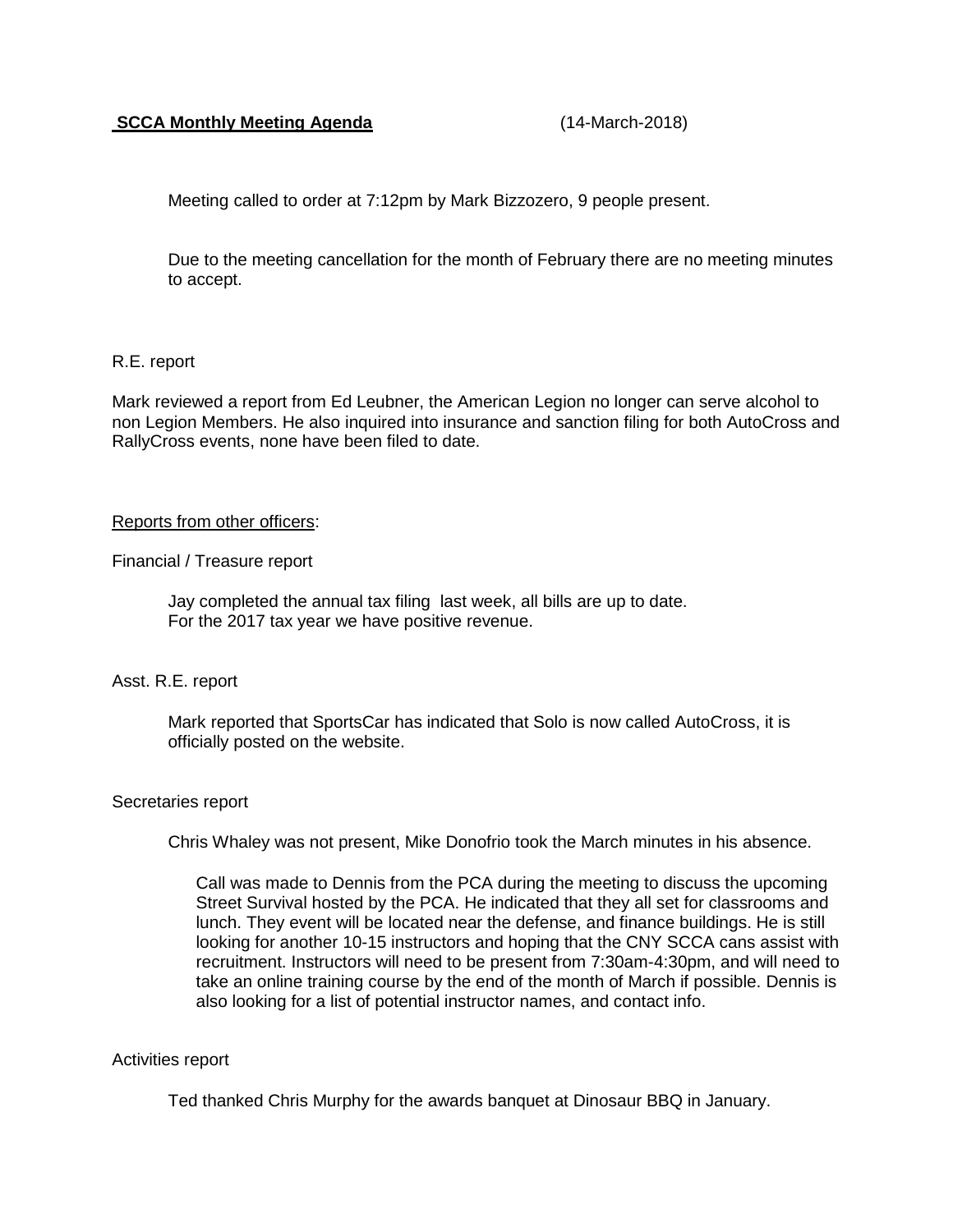SSC Class has officially been rolled out and already proving its popularity.

We are waiting to see what improvements will be made to Pineview before our first event. Participants will be required to preregister, and prepay, it will be capped at 75 people.

There is new tech rules for Jr. Karts, 3 different steward courses are required for 2018, these courses are available via webinar. Further research will need to be completed to determine when each of the courses are available.

Discussion regarding cost of entry fees. It was decided that entry fees will be \$40 for members, \$55 for non members, plus \$5 day of event if not preregistered. All events for 2018 will have the capability for preregistration and payment.

Autocross meeting at 6:00pm prior to the April meeting.

#### RallyCross report

3 events since last meeting, all had a good turnout. This next weekends event may be canceled due to weather.

## RoadRally report

Frank Beyer will be hosting a Rally May 19<sup>th</sup>, no rally equipment allowed, more than 50% of the course will be on dirt roads. Starting in Richfield Springs, doing a lap of Cooperstown.

#### Flagging & Competition

Mick Levy went to Buttonwillow Raceway Park in California to do flagging. Mick also reported that for 2018 drivers must now acknowledge corner workers for local and full course yellows.

April 7<sup>th</sup> and 8<sup>th</sup> there is a Motorsports Safety Seminar at Watkins Glen.

## Road Racing

It was reported by James Quattro that CNYRP currently has a cease and desist order, but hope to have it resolved soon.

#### Membership

Andrew was not present, no membership report was given for the month of March